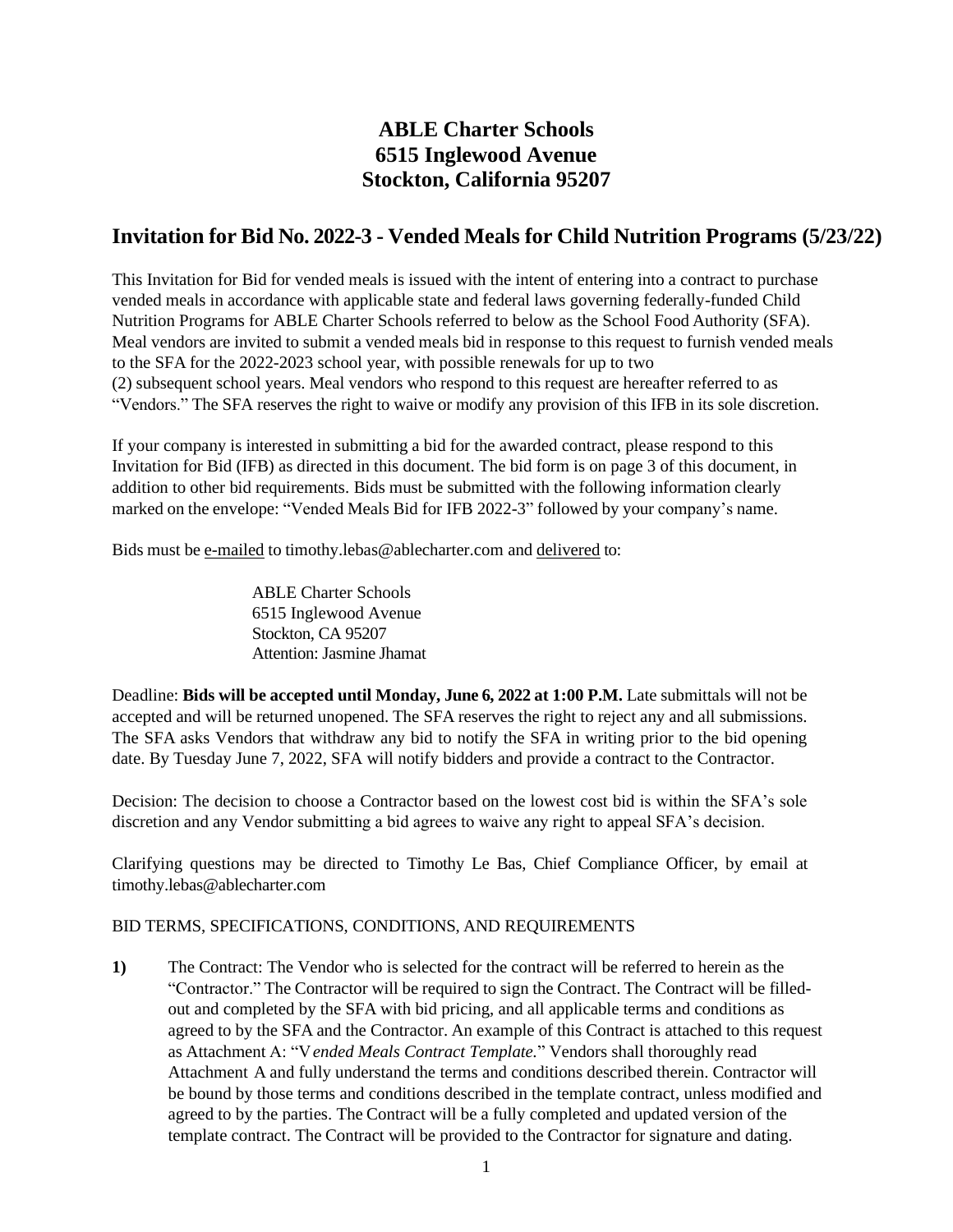Contractor shall complete, sign, and date the Contract, including all applicable attachments.

The SFA reserves the right to terminate the Contract and provide a contract to another entity in the event the Vendor performing under the contract should fail to supply the SFA with goods and services as described in the Contract, not honor bid pricing, or is unable to comply with the terms and conditions described in this IFB and the Contract.

Furthermore, if the Vendor providing an item or items listed in the bid and Contract should fail to supply the SFA requirements promptly and according to the specifications and prices listed, the SFA reserves the right to cancel the Contract and purchase elsewhere.

**2)** Contract Period: The Contract issued as a result of this IFB shall run from July 1, 2022, through June 30, 2023. The vended meal prices submitted shall remain firm and continue in force during the entire period of Contract. The Contract may be renewed for up to two (2) additional one-year periods by mutual agreement between the SFA and Contractor.

Services and products rendered as a result of the Contract must comply with regulations and statutory requirements passed down by the United States Department of Agriculture (USDA) Food and Nutrition Service (FNS), the California Department of Education, and SFA's local governing agency. This includes financial and statutory requirements for operating Child Nutrition Programs including, but not limited to, the following:

- 2 CFR Part 200;
- USDA Program regulations (7 CFR Part 210, Part 215, and Part 220), guidance, and instructions;
- State law, regulations, and policies that are not in conflict with federal requirements; and
- Local law, regulations, and policies that are not in conflict with federal requirements.
- **3)** Pricing: Pricing will be a fixed price.
- **4)** Meal Ordering: Vendor shall provide an online ordering system, if requested by ABLE, for all student meal orders to be processed online. Process must comply with Federal and State regulations related to payment processing (if applicable) and protection of confidentiality for free and reduced price eligible students/families.

**5)** Delivery Requirements: Delivery shall be made by the Contractor to each SFA site in accordance with the order from the SFA, for no additional delivery cost.

The Contractor will deliver the ordered meals as checked below or in a manner that is mutually agreed upon between the parties of the Contract to each school as listed below in SFA sites.

- Insulated containers with ice (cold foods)
- Heated units or insulated containers without ice (hot foods)

The Contractor shall be responsible for delivery of all meals and dairy products at the specified time. Adequate refrigeration or heating shall be provided during delivery of all food to ensure the wholesomeness of food at delivery and storage until meal service, in accordance with state or local health codes.

The SFA reserves the right to add or delete school site(s) and building(s) by amendment of the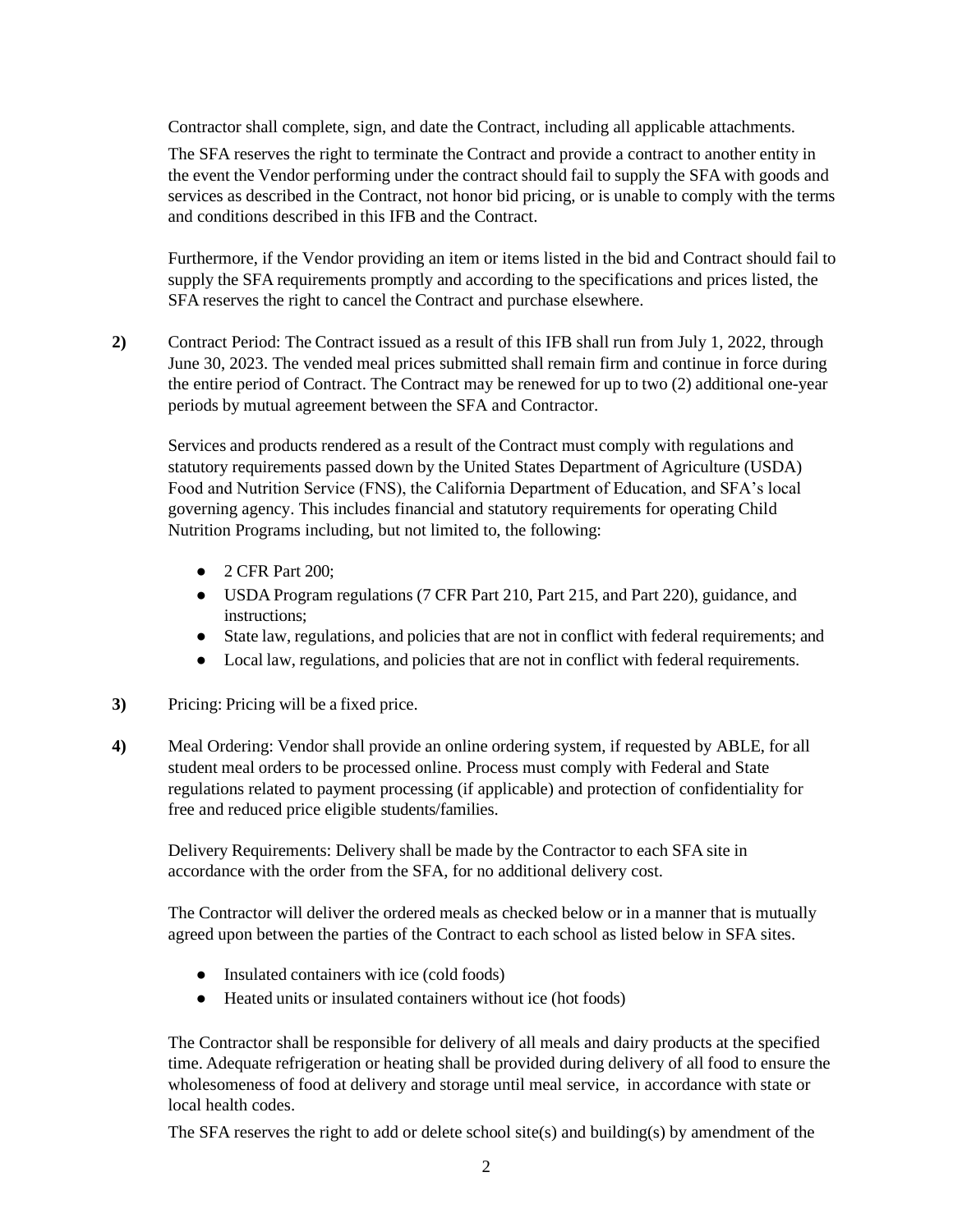initial list of approved sites in Schedule A. Deletion or addition of school site(s) and building(s) will be made not less than one week prior to the required date of service. Any change in transportation cost that occurs as a result of adding or deleting school site(s) and building(s) shall be negotiated and noted in the modification. There shall not be any separate charge for transportation, fuel, or delivery. All costs are to be included in the unit price.

Contractor shall deliver meals, but a Contractor employee is not required to be present while the meals are served by the SFA.

Deliveries shall be made to the following SFA sites on a daily basis, except Saturday, Sunday, and holidays, as ordered or scheduled by SFA; unless specified otherwise, and at such times as will permit timely distribution based upon the SFA site's meal schedule. It is the responsibility of the Contractor to place all deliveries in proper areas at each SFA site. All invoices must be reviewed and signed by an authorized SFA employee.

| <b>SFA School Site</b>  | <b>Address</b>                                               | <b>Breakfast</b>   Lunch |   | <b>Snack</b> |
|-------------------------|--------------------------------------------------------------|--------------------------|---|--------------|
| <b>ABLE Elementary</b>  | 6504 Pacific Ave., Stockton, CA 95207                        |                          |   |              |
|                         | ABLE Middle School   6515 Inglewood Ave., Stockton, CA 95207 |                          | ✔ |              |
| <b>ABLE High School</b> | 6650 Inglewood Ave., Stockton CA 95207                       |                          | v |              |

Furthermore:

- All delivery personnel will be in uniform with company identification.
- Delivery personnel will possess Contractor's employee identification on their person at time of delivery.
- Delivery personnel will allow receiving staff the opportunity to inspect the inside of the delivery truck.
- Vendor will provide the necessary utensils, condiments, and napkins in sufficient quantity for the number of meals ordered.
- **6)** Vendor Contact Information. Each bid must be accompanied by the following information about the Vendor:
	- Name of company
	- Legal status, i.e., sole proprietorship, partnership, corporation, etc.
	- Address
	- Name, title, and signature of authorized representative
	- Phone number(s) for vendor and the authorized representative
	- Email address for authorized representative
	- Vendor website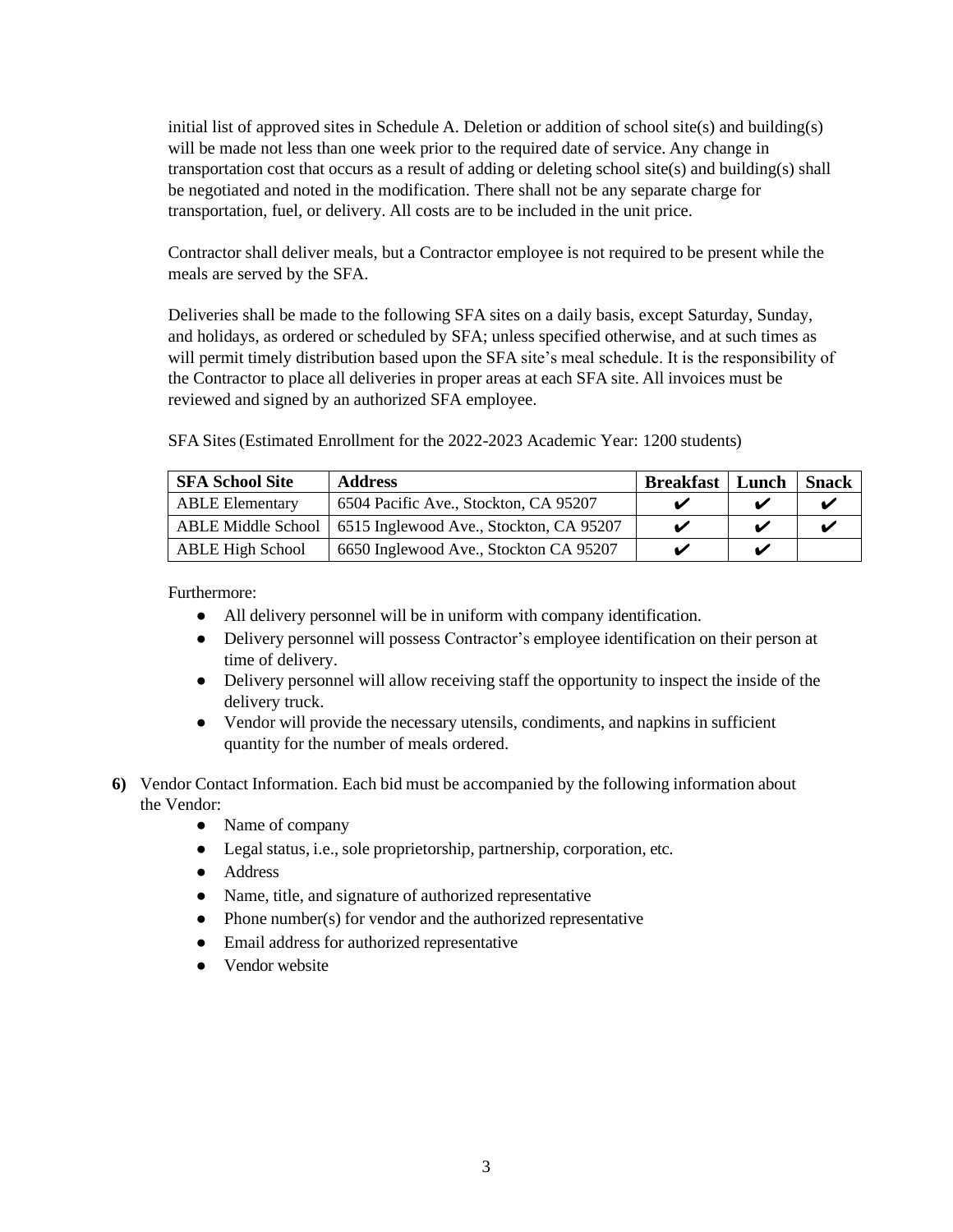**7) Bid Form:** The undersigned hereby offers to furnish the following items as specified below. Vendor must complete columns. If Vendor offers different sizes of meals for different grade levels (e.g., Regular Meal vs. Larger Meal), Vendor shall insert only the price per unit of its Regular Meal for the Unit Price below excluding vegan, gluten-free and field trip meals.

| Item# | Name       | Unit  | <b>Estimated Annual Quantity</b> | <b>Vendor Unit Price</b> |
|-------|------------|-------|----------------------------------|--------------------------|
|       | Breakfast* | Meal  | 23,000                           |                          |
|       | Lunch*     | Meal  | 77,000                           |                          |
|       | $Snack$ *  | Snack | 4,000                            |                          |

#### **Total Extended Cost (estimated annual quantity x vendor unit price): \_\_\_\_\_\_\_\_\_\_\_\_\_\_\_\_\_\_\_**

\*The estimated annual quantity for the SFA is a projection and the actual numbers will vary. All meals must follow federal meal requirements, include milk as a beverage, and be free of nut products.

See Attachment A: "*Vended Meals Contract Template*" for additional Contract terms, conditions, and renewal instructions. The selection of any Vendor is within the SFA's sole discretion based on the lowest cost bid. **The SFA may modify the language of the final Vended Meals Contract to reflect other sizes or types of meals offered on Vendor's Price List, and goods including supplies and condiments provided by Vendor at no additional cost, and may incorporate any changes, deletions or additions agreed upon by both parties.** 

I certify by my signature below that the PRICES quoted in this bid are correct and that the bid conforms to all specifications and requirements outlined in the request. I further certify that I have the authority to obligate the company to perform under the terms and conditions stated in this request, which is hereby incorporated by reference and made a part hereof, and the company agrees to be bound by such terms and conditions and any resulting contract. I further agree that any conflict between the terms and conditions of the request and the company's bid documents will be resolved in favor of the request, except as may be otherwise agreed to in writing by the Vendor and the SFA.

SIGNATURE (of authorized representative): Date: Date:

PRINT NAME:

TITLE: University of the second state of the second state of the second state of the second state of the second state of the second state of the second state of the second state of the second state of the second state of t

VENDORS SHOULD RETAIN A COPY OF THEIR BID, INCLUDING BID INSTRUCTIONS, CONDITIONS AND SPECIFICATIONS FOR FUTURE REFERENCE.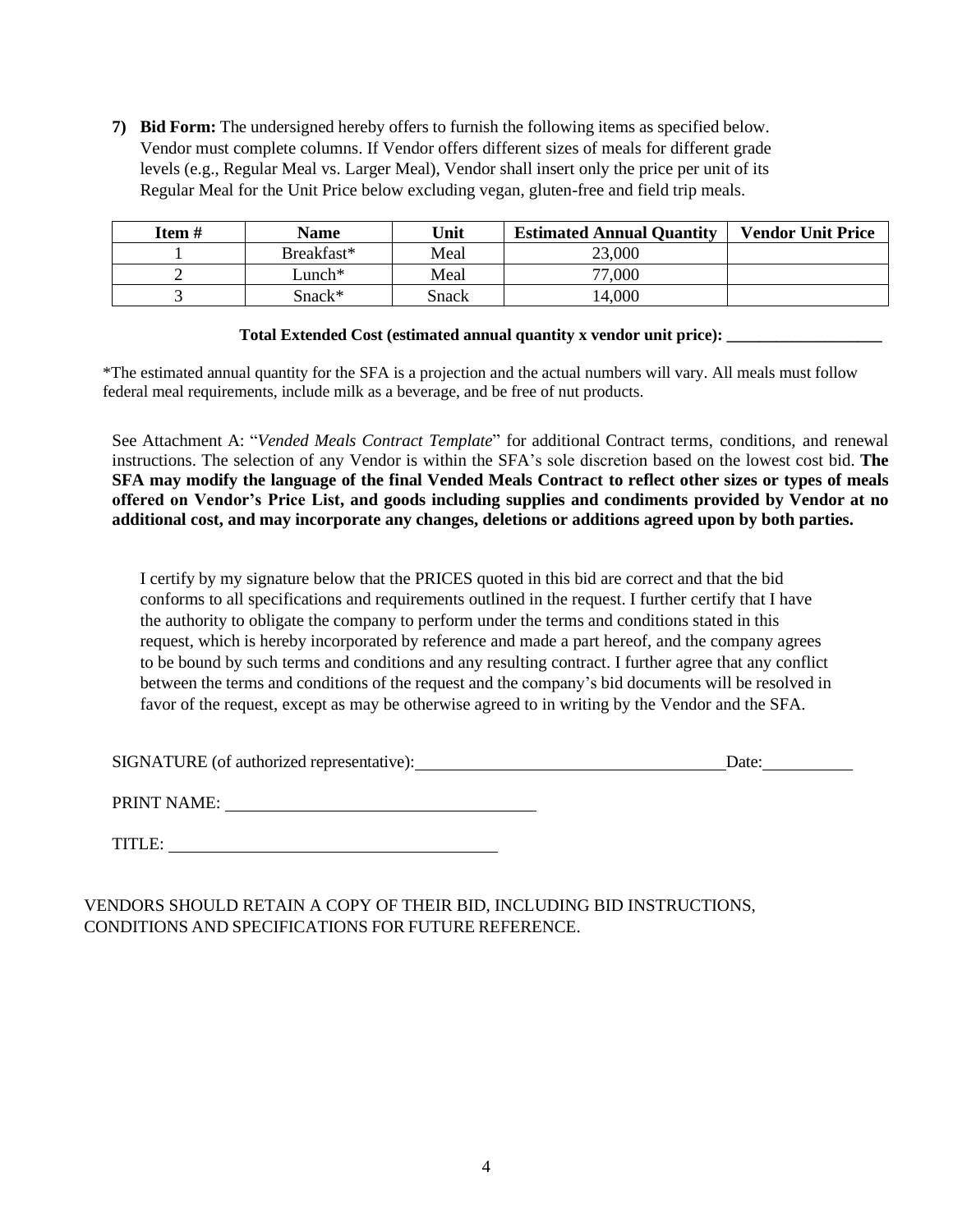### **Attachment A: "***Vended Meals Contract Template***"**

## **Vended Meals Contract For the National Child Nutrition Program**

This Agreement ("Agreement") is entered into by and between ABLE Charter Schools hereinafter referred to as the School Food Authority (SFA), and [Name of Vendor], hereinafter referred to as the Vendor. The effective date of this Agreement is July 1, 2022.

This Agreement sets forth the terms and conditions upon which the SFA retains the Vendor to provide meals for the SFA's nonprofit and a la carte food service program. Furthermore, this Agreement sets forth the terms and conditions upon which the SFA will purchase meals from the Vendor and the Vendor will provide meals for the SFA's nonprofit food service program. The SFA and Vendor agree to abide by the rules and regulations governing the Child Nutrition Programs, in accordance with federal regulations including policy and instructions issued by the United States Department of Agriculture (USDA). The applicable regulations are 7 CFR 210 (National School Lunch Program), 7 CFR 215 (Special Milk Program), 7 CFR 220 (School Breakfast Program), 7 CFR 245 (Determining Eligibility for Free and Reduced Price Meals and Free Milk), 7 CFR 250 (Food Distribution Program), 7 CFR 225 (Summer Food Service Program for Children), and 7 CFR 3052 (Audit Requirements).

| <b>SFA Contact Information</b>           |                  | <b>Vendor Contact Information</b> |        |
|------------------------------------------|------------------|-----------------------------------|--------|
| <b>Contact Person:</b>                   | Phone:           | <b>Contact Person:</b>            | Phone: |
| Jasmine Jhamat                           | $(209)$ 478-1600 |                                   |        |
| Email:<br>jasmine.jhamat@ablecharter.com | Fax:             | Email:                            | Fax:   |
|                                          |                  |                                   |        |
| Address:                                 |                  | Address:                          |        |
| 6515 Inglewood Avenue Stockton, CA 95207 |                  |                                   |        |

The fixed price per meal listed below is agreed upon by both parties:

#### Breakfast

- Regular meal for grades TK-12, including milk: \$
- Lunch
	- Regular meal for grades TK-12, including milk: \$

#### Snack

- Snack for grades TK-8, including milk: \$
- **A.** Agreement Period

The agreement period shall be from July 1 2022 , through June 30, 2023. Both parties agree to enter into this Agreement for a one-year period with an understanding that the Agreement may be renewed by mutual agreement on a one-year basis for a maximum of two (2) additional years after the term of this Agreement.

#### **B.** The Vendor Agrees to

- 1. Invoice SFA for unitized meals in accordance with the number of meals requested.
- 2. Provide the SFA, for approval, a proposed cycle menu of meal options for the operational period, at least 10 days prior to the beginning of the period to which the menu applies. Any changes to the menu made after SFA approval must be approved by the SFA and documented on the menu records. **Meals must be planned and prepared to meet the USDA meal pattern requirements and nutritional standards.**
- 3. Maintain full and accurate records that document:
	- a. the menus were provided to the SFA during the term of this Agreement,
	- b. a listing of all components of each meal,
	- c. an itemization of the quantities of each component used to prepare said meal, and
	- d. providing the SFA with daily production/transport sheets indicating how menu items contribute to meal pattern requirements and supporting documentation for contribution.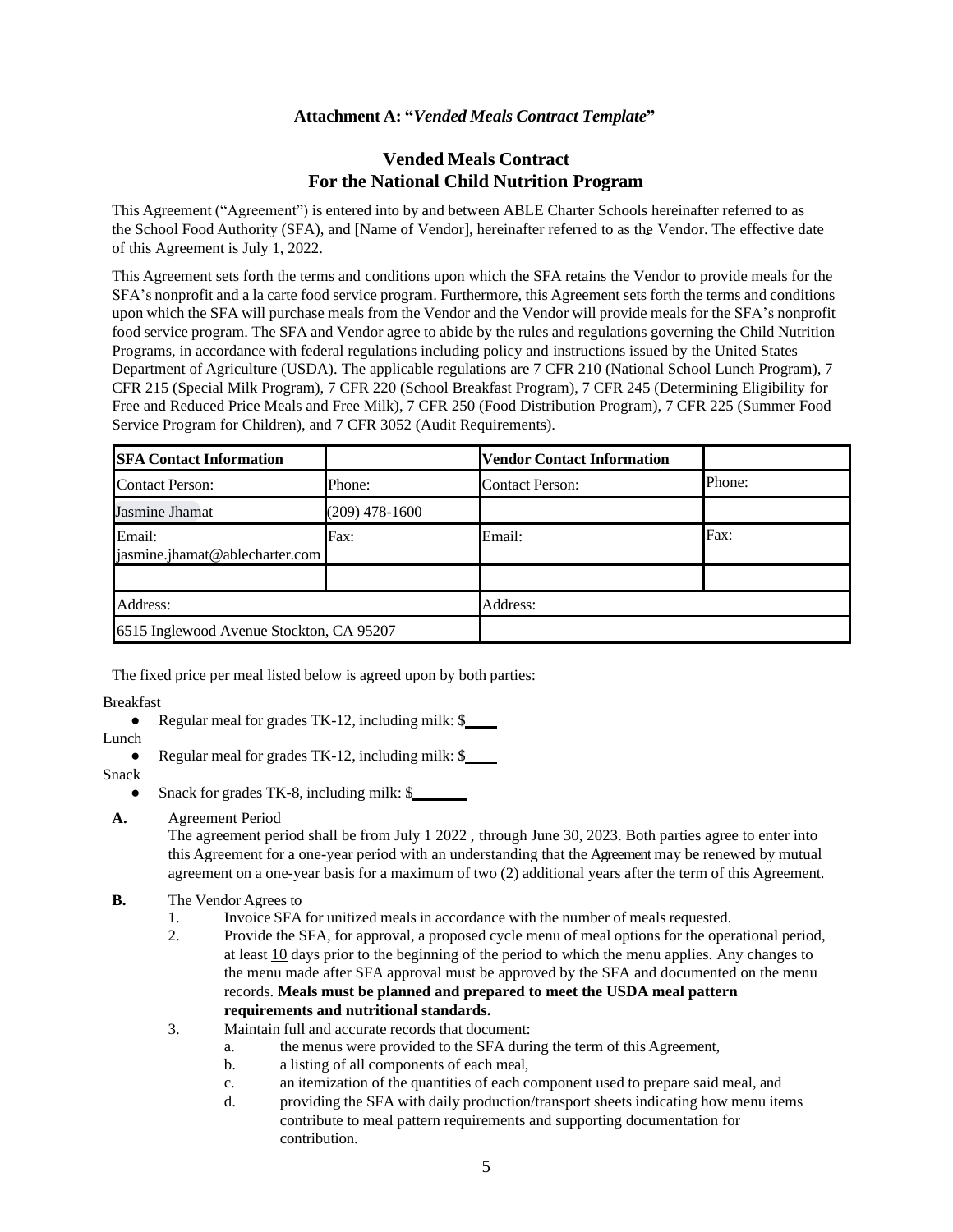The Vendor agrees to provide meal preparation documentation by using yield factors for each food item as listed in the *USDA Food Buying Guide* or child nutrition labels or manufacturers' product information statement when calculating and recording the quantity of food prepared for each meal.

- 4. Maintain cost records such as invoices, receipts, and/or other documentation that exhibit the purchase or otherwise availability to the Vendor of the meal components and quantities itemized in the meal preparation records.
- 5. Maintain, on a daily basis, an accurate count of the number of meals, by meal type, prepared for and delivered to the SFA. Meal count documentation must include the number of meals requested by the SFA.
- 6. Allow the SFA to increase or decrease the number of meal orders, as needed, when the request is made not later than 3 days of the scheduled delivery time, unless otherwise agreed upon by both parties.
- 7. Present to the SFA an invoice accompanied by reports which itemizes the previous month's meals no later than the  $10<sup>th</sup>$  business day of each month. The Vendor agrees to forfeit payment for meals which are not ready at the agreed upon time for meals to be delivered to the SFA, are spoiled, or unwholesome at the time of delivery to the SFA, or do not otherwise meet the meal requirements contained in this Agreement. The Vendor shall pay the SFA the full amount of any meal overclaims which are attributable to the Vendor's negligence, including those overclaims based on reviews or audit findings that occurred during the effective dates of original and renewal of the awarded contracts. In cases of nonperformance or noncompliance on the part of the Vendor, the Vendor shall pay the SFA for any excess costs the SFA incurs by obtaining meals from another source.
- 8. Provide the SFA with a copy of all permits and licenses required by California law for the food service facility in which it prepares meals for the National School Lunch Program/School Breakfast Program (NSLP/SBP). The Vendor shall ensure that all health and sanitation requirements of the California Retail Food Code are met at all times.
- 9. Operate in accordance with current NSLP/SBP regulations. The Vendor agrees to comply with all other USDA regulations regarding food service vendors including those specified for commercial food service if applicable.
- 10. Not subcontract for the total meal, with or without milk, or for the assembly of the meal.
- 11. Be paid by the SFA for all meals delivered to the SFA in accordance with this Agreement and NSLP/SBP meal pattern requirements. Neither the California Department of Education (CDE) nor USDA will assume any liability for payment of differences between the number of meals prepared by Vendor for the SFA and the number of meals served by the SFA that are not eligible for reimbursement.
- 12. Make substitutions in the food components of the meal pattern for students with disabilities when the disability is certified by a signed statement from a licensed physician. For nondisabled students who are unable to consume regular meals because of medical or other special dietary need substitutions shall be made on a case-by-case basis when supported by a signed statement from a medical doctor or recognized medical authority, or in the case of a request for a milk substitution, by a medical authority or a parent. There will be no additional charge for such substitutions.
- 13. Provide access, with or without notice, to all of the Vendor's facilities for purposes of inspection and audit.
- **C.** The SFAAgrees to:
	- 1. Request by telephone, email or online no later than 30 hours (4 days for field trips) before meals are delivered an accurate number of meals to be delivered to the SFA each day, unless otherwise agreed upon by both parties.
	- 2. Ensure that a SFA representative is available at each school site, at the specified time on each specified school day to receive, inspect, and sign for the requested number of meals. This individual will verify the temperature, quality, and quantity of each meal delivered to the SFA. The SFA assures the Vendor that this individual will be trained and knowledgeable in the recordkeeping and meal requirements of the NSLP/SBP, and with local health and safety codes.
	- 3. Provide personnel to serve meals, clean the serving and eating areas, and assemble transport carts and auxiliary items for pick up by the Vendor (if applicable) no later than 1 day after delivery of meals.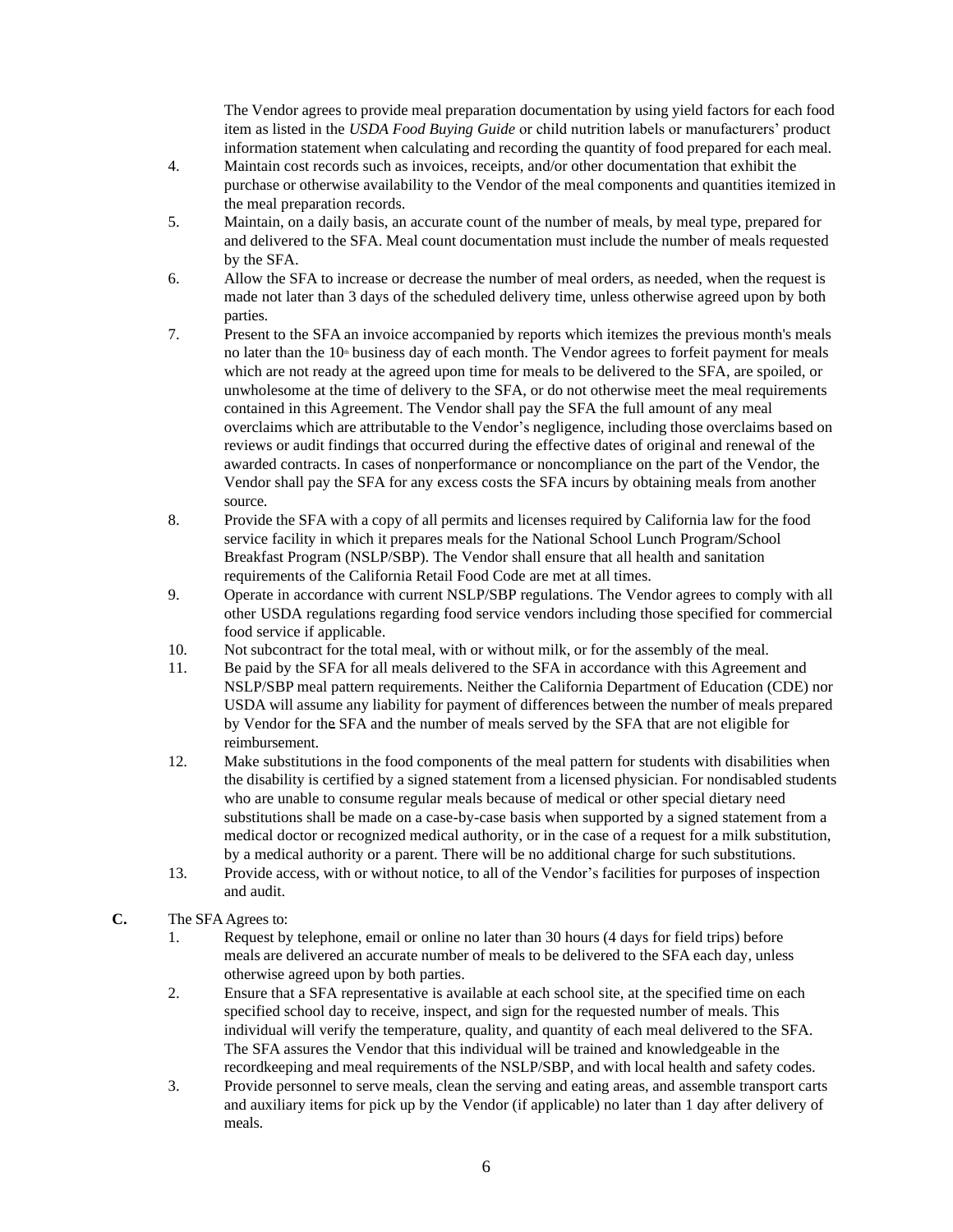- 4. Notify the Vendor within 7 days of receipt of the next month's proposed cycle menu of any changes, additions, or deletions.
- 5. Provide the Vendor with information on how to access or a copy of the federal NSLP/SBP meal pattern requirements, the USDA Food Buying Guide; and all other technical assistance materials pertaining to the food service requirements of the NSLP/SBP. The SFA will, within 24 hours of receipt from CDE, advise the Vendor of any changes in the food service requirements.
- 6. Pay the Vendor within twenty-one days of receipt of the monthly itemized invoice. Notify the Vendor within 72 hours of receipt of any discrepancy in the invoice. Pay the Vendor for all meals delivered to SFA in accordance with the agreement. Neither CDE nor USDA assumes any liability for payment of the difference between the number of meals prepared, and the number of meals served by the SFA that are ineligible for reimbursement.
- 7. Retain control of the quality, extent, and general nature of the food service operation; and establish all program and non-program meal and a la carte prices.
- 8. Be responsible for loss or damage to equipment owned by the Vendor while in the possession of the SFA.
- 9. Submit a signed copy of the annual renewal amendment to the CDE prior to approval of the SFA online contract for participation in SBP and NSLP.

### **D.** Termination

- 1. Mutual Agreement Termination: With mutual agreement of both parties to this Agreement, upon receipt and acceptance of not less than sixty (60) days of written notice, this Agreement may be terminated on an agreed upon date before the end of the agreement period without penalty to either party.
- 2. Non-Performance of Agreement and Termination:
	- a. Except as may be otherwise provided by this Agreement, this Agreement may be terminated in whole or in part by either party in the event of failure by the other party to fulfill its obligations under this Agreement through no fault of the terminating party.
	- b. The SFA may terminate this Agreement immediately upon written notice to Vendor if the Vendor becomes the subject of a proceeding under state or federal law for the relief of debtors or if an assignment is made for the benefit of creditors, or if Vendor loses its license or other ability to provide the required products and services, or if Vendor takes any action that violates any applicable laws (including, but not limited to, state and federal law governing the NSLP/SBP).
	- c. Any agreement termination resulting from any cause other than a Force Majeure event or termination for non-appropriations will be deemed valid reason for not considering any future proposal or bid from the defaulting Vendor.
- 3. Termination for Convenience: The SFA may terminate this agreement prior to the expiration of the term, without cause and without penalty, upon sixty (60) days written notice to the Vendor.
- 4. Final Payments: Upon any termination of this Agreement, the SFA will pay for all meals received up to the effective date of termination. The Vendor shall submit all required reports and other information.

### **E.** Standard Terms and Conditions

- 1. Terms and Conditions: Vendor must be fully acquainted with terms and conditions relating to the performance of this Agreement. Failure or omission of Vendor to be familiar with existing conditions shall in no way relieve the Vendor of obligation with respect to this agreement.
- 2. Not Debarred, Suspended, Proposed for Debarment, Declared Ineligible, or Voluntarily Excluded: Vendor certifies that neither the company nor any of its principals has been debarred, suspended, proposed for debarment, declared ineligible, or voluntarily excluded by any federal department or https:/[/www.epls.gov/ a](http://www.epls.gov/)gency. Vendor should consult Executive Orders 12549 and 12689. For additional information, Vendor should check https:/[/www.epls.gov/, a](http://www.epls.gov/) public service site by General Services Administration (GSA) for the purpose of efficiently and conveniently disseminating information on parties that are excluded from receiving federal contracts, certain subcontracts, and certain federal financial and nonfinancial assistance and benefit. A Suspension and Debarment Certification must be signed by an authorized person and attached to this Agreement.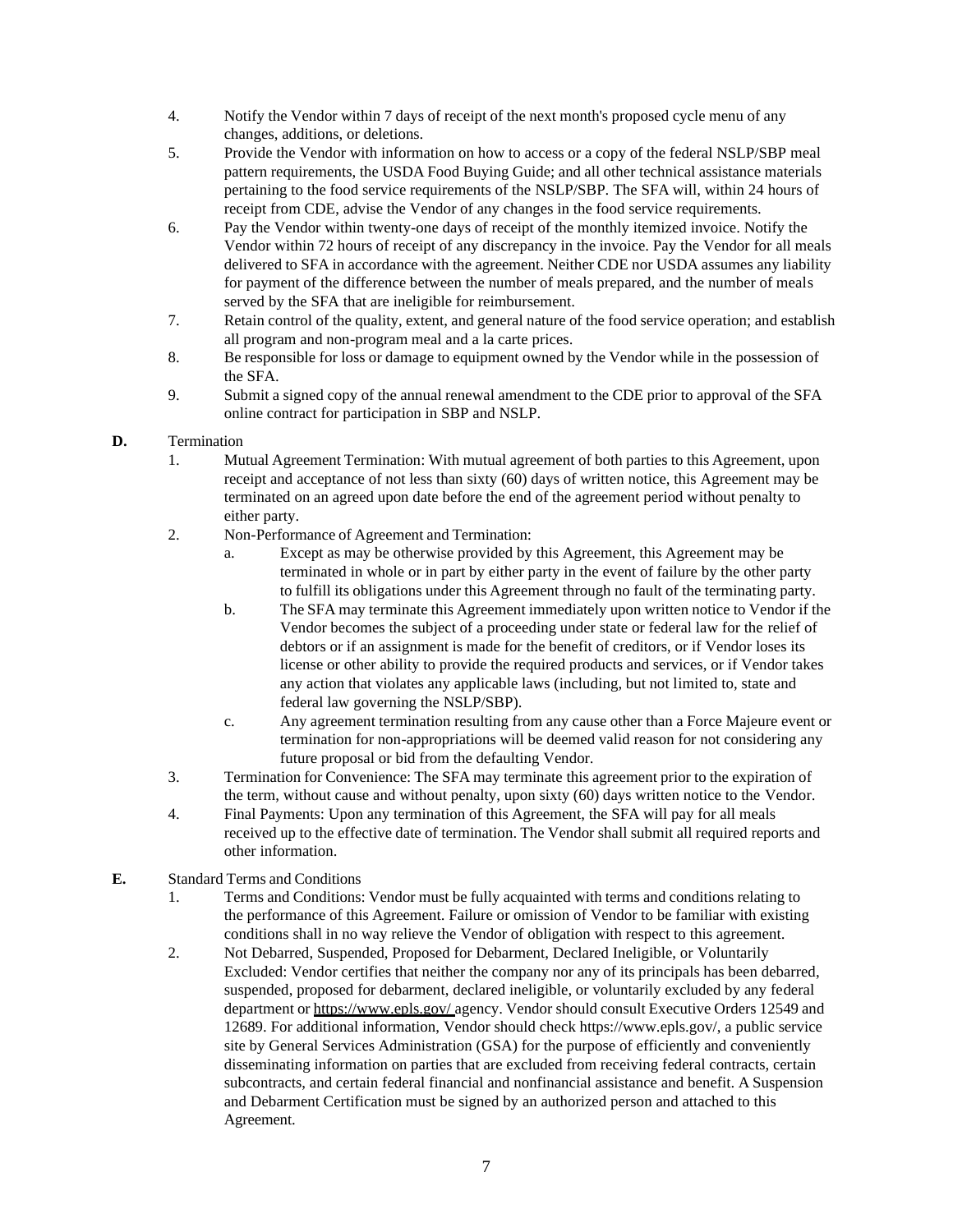- 3. Federal, State and Local Requirements: Vendor must have obtained and will continue to maintain during the entire term of this Agreement, all permits, approvals, or licenses necessary for lawful performance of its obligations under this Agreement. In addition, Vendor is responsible to abide by all applicable federal and state laws and policies of CDE and state and local boards of education, as applicable, when providing services under this Agreement.
- 4. Equal Employment Opportunity: Vendor shall comply with E.O. 11246, Equal Employment Opportunity, as amended by E.O. 11375, Amending Executive Order 11246 Relating to Equal Employment Opportunity, and as supplemented by regulations at 41 CFR Part 60, Office of Federal Contract Compliance Programs, Equal Employment Opportunity, Department of Labor.
- 5. Labor and Civil Rights Laws: Vendor shall comply with applicable federal, state, and local laws and regulations pertaining to wages, hours, and conditions of employment. In connection with Vendor's performance of work under this Agreement, Vendor agrees not to discriminate against any employee(s) or applicant(s) for employment because of sex, age, race, color, religion, creed, sexual orientation, gender identity, national origin, or disability. Vendor shall also comply with applicable Civil Rights laws as amended including but not limited to Title VI of the Civil Rights Act of 1964; Title IX of the Education Amendments of 1972; Section 504 of the Rehabilitation Act of 1973; the Age Discrimination Act of 1975; Title 7 CFR parts 15, 15a, and 15b; the Americans with Disabilities Act; and FNS Instruction 113-6, Civil Rights Compliance and Enforcement in School Nutrition Programs.
- 6. Clean Air Act and Energy Policy and Conservation Act: Vendor shall comply with Section 306 of the Clean Air Act (42 USC 1857(h)), Section 508 of the Clean Water Act (33 USC 1368), Executive Order 11738, and Environmental Protection Agency regulations (40 CFR Part 15), as applicable, as well as the Energy Policy and Conservation Act, Pub. L. 94-163, 89 Stat. 871, and any related state energy laws, as applicable. Vendor shall report all violations to the SFA and to the relevant federal or state agency as appropriate.
- 7. Breach of this Agreement and Remedies: If Vendor fails to comply with any of the terms and conditions of this Agreement; the SFA has the option to send Vendor a ten (10) business day Notice to Cure the defect or breach. During the ten-day Notice to Cure, the parties may meet and confer to discuss the resolution of the defect or breach, subject to the following:
	- a. If there is not a satisfactory resolution at the end of the ten-day Notice to Cure, the SFA has the option to immediately cancel all or any part of the order. Such cancellation shall not be deemed a waiver by SFA of any rights or remedies for any breach by Vendor. SFA expressly reserves all rights and remedies provided by statute or common law in the event of such breach. Without limiting the foregoing, the SFA may, at its option, require Vendor to repair or replace, at Vendor's expense, any products or goods, which caused the breach.
	- b. The remedies of the SFA are cumulative, and additional to any/or other further remedies provided by law. No waiver of any breach shall constitute a waiver of any other breach.
- 8. Indemnify and Hold Harmless: Vendor shall indemnify, defend, and hold harmless the SFA, its directors, officers, employees, and agents from and against and all liability, damages, losses and expenses (including reasonable attorneys' fees and costs) which arise out of Vendor's negligence, breach or other performance of the Agreement, or violation of any law or right of a third party, or that of Vendors' employees, subcontractors, or agents. Vendor will comply with all laws relating to intellectual property, will not infringe on any third party's intellectual property rights, and will indemnify, defend, and hold harmless the SFA and its directors, officers, employees, and agents from and against any claims for infringement of any copyrights, patents, or other infringements of intellectual property rights related to its activities under this Agreement.
	- a. Vendor agrees to notify the SFA by certified mail return receipt request, or by overnight courier immediately upon knowledge of any claim, suit, action, or proceedings.
	- b. Such indemnification obligations shall not be construed to negate, abridge, or otherwise reduce any other right or obligations to indemnify, which would otherwise exist as to any party or person.
- 9. Force Majeure: Neither party shall be liable in damages or have the right to terminate this agreement for any delay or default in performing hereunder if such delay or default is caused by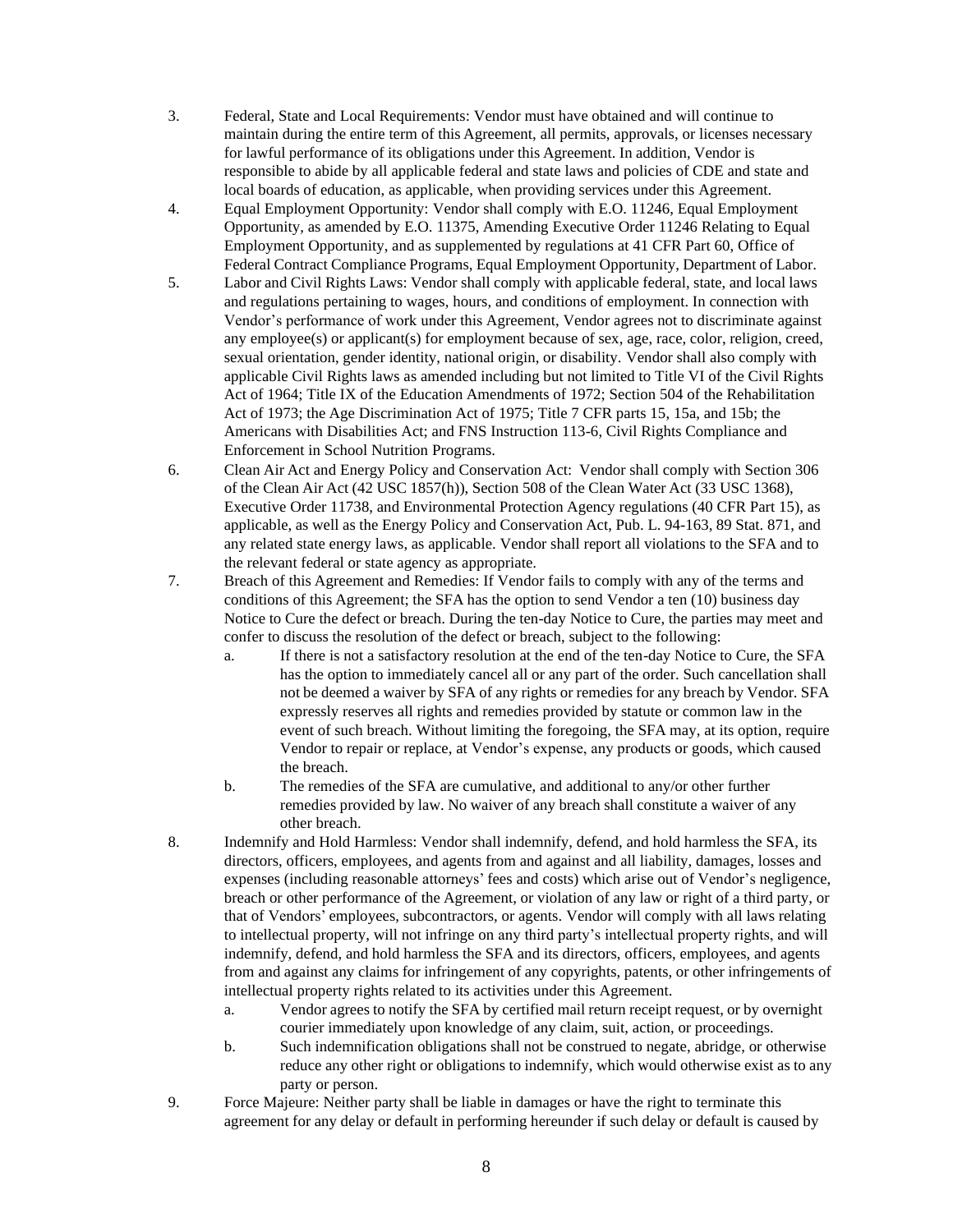conditions beyond its control including, but not limited to Acts of God, government restrictions (including the denial or cancellation of any export or other necessary license), wars, insurrections and/or any other cause beyond the reasonable control of the party whose performance is affected.

- 10. Waiver: No claims or rights arising out of a breach of this Agreement can be discharged in whole or part by waiver or renunciation of the claim or right unless the waiver or renunciation is supported by consideration and is in writing and signed by the aggrieved party.
- 11. Buy American: Vendor will comply with the Buy American requirement, which dictates that SFAs participating in the federal school meal programs are required to purchase domestic commodities and products for SFA meals to the maximum extent practicable. Domestic commodity or product means an agricultural commodity that is produced in the U.S. and a food product that is processed in the U.S. substantially (at least 51 percent) using agricultural commodities that are produced in the U.S. (7CFR210.21, 220.16).
- 12. Food Laws: Vendor shall operate in accordance with all applicable laws, ordinances, regulations and rules of federal, state, and local authorities, including but not necessarily restricted to a Hazard Analysis and Critical Control Point (HACCP) plan. SFA may inspect Vendor's facilities and vehicles.
- 13. Food Recall: Vendor shall comply with all federal, state, and local mandates regarding the identification and recall of foods from the commercial and consumer marketplace. Vendor shall have a process in place to effectively respond to a food recall; the process must include accurate and timely communications to the SFA and assurance that unsafe products are identified and removed from SFA sites in an expedient, effective, and efficient manner. Vendor shall maintain all paperwork required for immediate and proper notification of recalls for full and split cases.
- 14. Biosecurity: Vendor must have a written policy regarding biosecurity and the food supply, in accordance with the Bioterrorism Act 2002 under the U.S. Department of Health and Human Services, Food and Drug Administration and under the USDA, Food Safety and Inspection Service.
- 15. Lobbying Certification: The Vendor must sign the Lobbying Certification, which is attached as an addendum to this Agreement, and which is incorporated and made a part of this Agreement. If applicable, the Vendor has also completed and submitted Standard Form-LLL, Disclosure of Lobbying Activities, or will complete and submit as required in accordance with its instructions.
- 16. Independent Price Determination Certification: The Vendor must sign an Independent Price Determination Certificate, which is incorporated herein by reference and made a part of this Agreement.
- 17. Legal Compliance: The Vendor shall comply with all other pertinent state and federal laws.
- 18. Records: Vendor and SFA shall retain all required records for a period of three (3) years after SFA makes final payment and all other pending matters are closed including any ongoing audits or the end of the fiscal year to which they pertain, whichever is greater. Upon request, make all accounts and records pertaining to the Agreement available to the certified public accountant hired by the SFA, representatives CDE, USDA, and the Office of Inspector General (OIG) for audits or administrative reviews at a reasonable time and place. Surrender to the SFA, upon termination of the Agreement, all records pertaining to the operation of the food service, to include all production records, product invoices, claim documentation, financial reports, and procurement documentation. The records shall be in appropriate order, complete, and legible.
- 19. Duty to Protect: Vendors shall perform a criminal background check on any of the Vendors employees that will be working at the SFA and disclose results to the SFA.
- 20. Insurance: Vendors shall maintain the insurance coverage set forth below for each accident provided by insurance companies authorized to do business in California. A Certificate of Insurance of the Vendor's insurance coverage indicating these amounts must be submitted at the time of the award. Provide the information below based on the Vendor's Certificate of Insurance: a. Comprehensive General Liability—includes coverage for:
	- Premises—Operations
	- Products—Completed Operations
	- Contractual Insurance
	- **Broad Form Property Damage**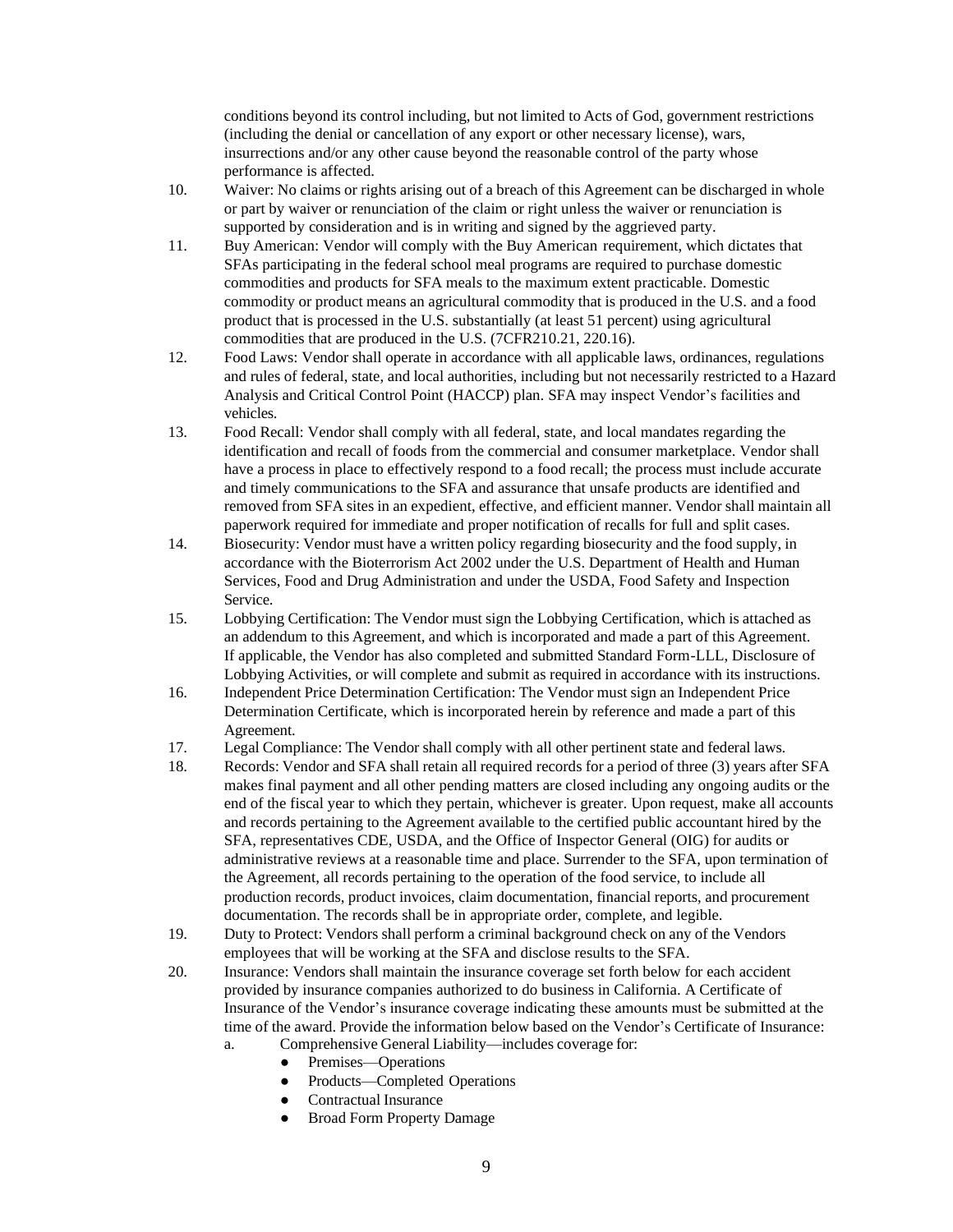- **Independent Contractors**
- b. Automobile Liability
- c. Workers' Compensation
- d. Excess Umbrella Liability

The SFA shall be named as additional insured on General Liability, Automobile, and Excess Umbrella. The Vendor must provide a waiver of subrogation in favor of the SFA for General Liability, Automobile, Workers' Compensation, and Excess Umbrella.

The insurance company ensuring the Vendor shall provide for notice to the SFA of cancellation of insurance policies 30 days before such cancellation is to take effect.

- **G.** General Assurances
	- 1. Amendments and Waivers. Any term of this Agreement may be amended or waived only with the written consent of the parties.
	- 2. Sole Agreement. This Agreement constitutes the sole agreement of the parties and supersedes all oral negotiations and prior writings with respect to the subject matter hereof.
	- 3. Notices. Any notice required or permitted by this Agreement shall be in writing and shall be deemed sufficient upon receipt, when delivered personally or by courier, overnight delivery service, or confirmed facsimile, 48 hours after being deposited in the regular mail as certified or registered mail (airmail if sent internationally) with postage prepaid, if such notice is addressed to the party to be notified at such party's address or facsimile number as set forth below, or as subsequently modified by written notice.
	- 4. Severability. If one or more provisions of this Agreement are held to be unenforceable under applicable law, the parties agree to renegotiate such provision in good faith. In the event that the parties cannot reach a mutually agreeable and enforceable replacement for such provision, then (1) such provision shall be excluded from this Agreement, (2) the balance of the Agreement shall be

interpreted as if such provision were so excluded and (3) the balance of the Agreement shall be enforceable in accordance with its terms.

5. Advice of Counsel. Each party acknowledges that, in executing this Agreement, such party has had the opportunity to seek the advice of independent legal counsel and has read and understood all of the terms and provisions of this Agreement. CDE is not a party to any contractual relationship between a SFA and a Vendor. CDE is not obligated, liable, or responsible for any action or inaction taken by a SFA or Vendor based on this Agreement template. CDE's review of the Agreement is limited to assuring compliance with federal and state procurement requirements. CDE does not review or judge the fairness, advisability, efficiency, or fiscal implications of the Agreement.

### SCHOOL FOOD AUTHORITY/VENDOR SIGNATURES

| Name of School Food Authority's Authorized Representative:      | Title:       |
|-----------------------------------------------------------------|--------------|
|                                                                 |              |
| Signature of School Food Authority's Authorized Representative: | Date Signed: |
|                                                                 |              |
| Name of Vendor's Authorized Representative:                     | Title:       |
|                                                                 |              |
| Signature of Vendor's Authorized Representative:                | Date Signed: |
|                                                                 |              |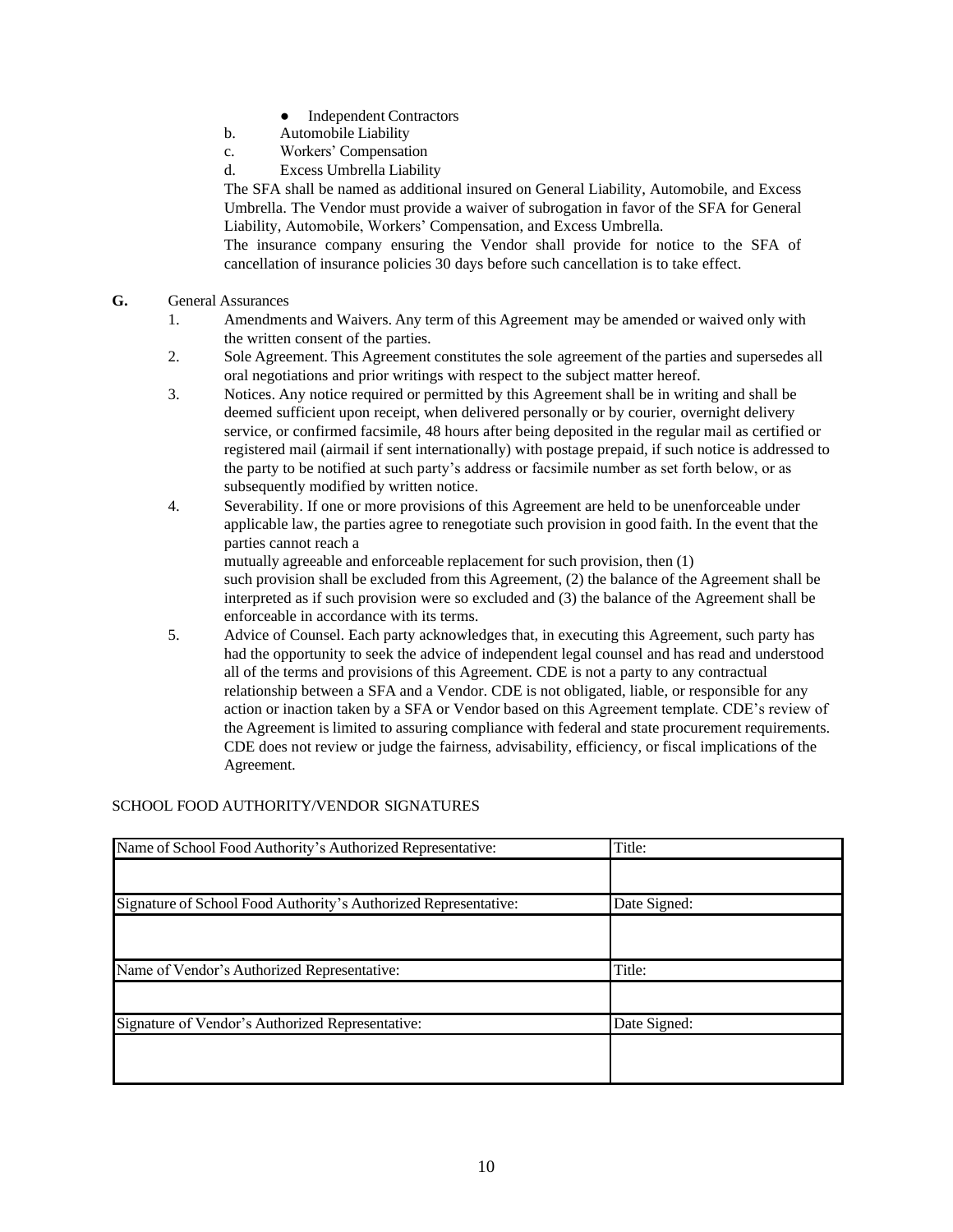## **Debarment, Suspension, and Other Responsibility Matters**

As required by Executive Order 12549, Debarment and Suspension, for participants or respondents in primary covered transactions:

A. The participant or respondent certifies that it and its principals:

a. Are not presently debarred, suspended, proposed for debarment, declared ineligible, or voluntarily excluded from covered transactions by any federal department or agency;

b. Have not within a three-year period preceding this application been convicted of or had a civil judgment rendered against them for commission of fraud or a criminal offense in connection with obtaining, attempting to obtain, or performing a public (federal, state, or local) transaction or contract under a public transaction; violation of federal or state antitrust statutes or commission of embezzlement, theft, forgery, bribery, falsification or destruction of records, making false statements, or receiving stolen property;

c. Are not presently indicted for or otherwise criminally or civilly charged by a governmental entity (federal, state, or local) with commission of any of the offenses enumerated in paragraph (1)(b) of this certification; and

d. Have not within a three-year period preceding this application had one or more public transactions (federal, state, or local) terminated for cause or default.

B. Where the participant or respondent is unable to certify to any of the statements in this certification, he or she shall attach an explanation to this application.

Participant or Respondent Company Name IFB Number, Contract Number, or Project Name

Name(s) and Title(s) of Authorized Representatives

 $Signature(s)$  Date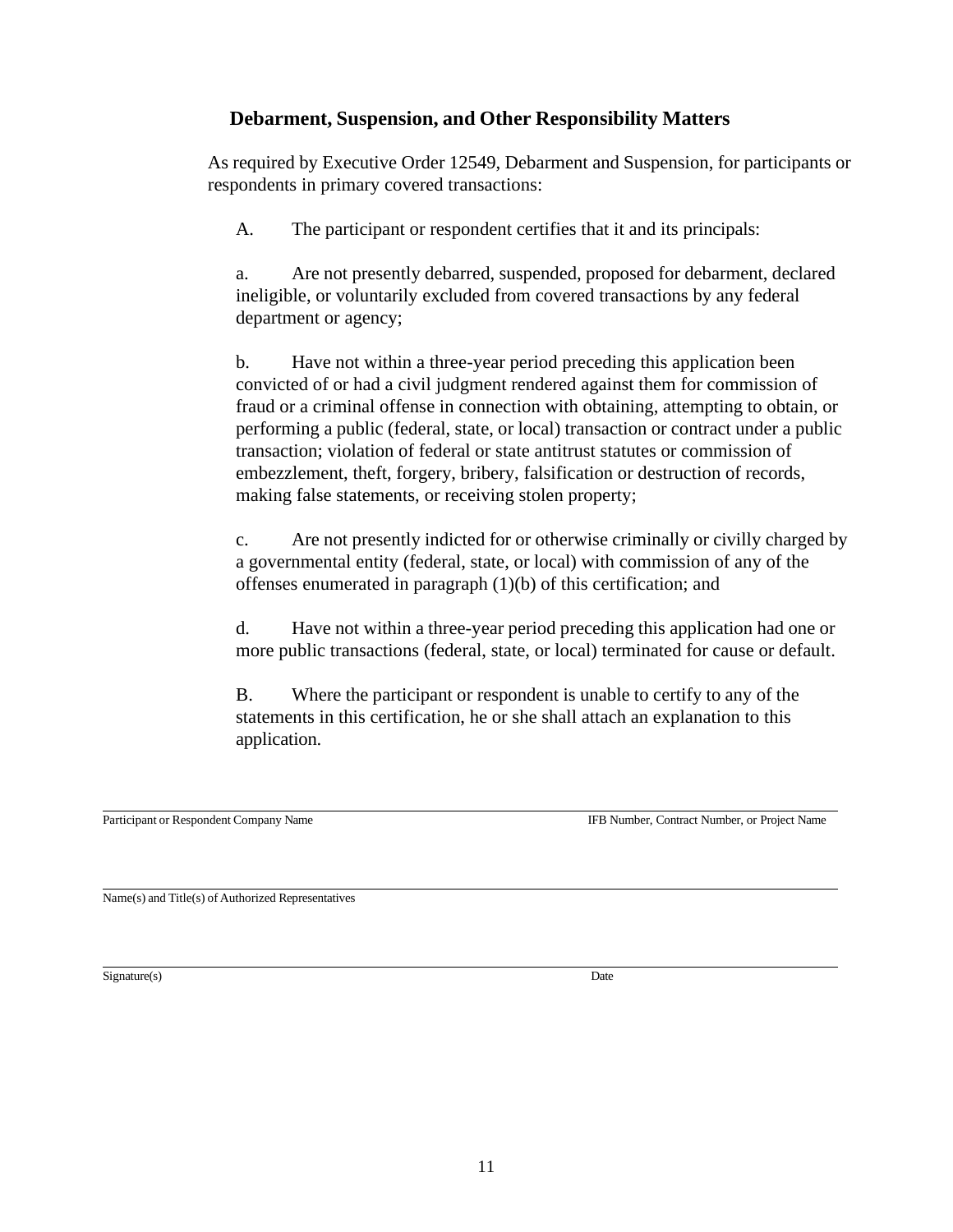## **Certification Regarding Lobbying**

The undersigned certifies, to the best of his or her knowledge and belief, that:

- (1) No Federal appropriated funds have been paid or will be paid, by or on behalf of the undersigned, to any person for influencing or attempting to influence an officer or employee of any agency, a Member of Congress, an officer or employee of Congress, or an employee of a Member of Congress in connection with the awarding of any Federal grant, the making of any Federal loan, the entering into of any cooperative agreement, and the extension, continuation, renewal, amendment or modification of any Federal contract, grant, loan, or cooperative agreement.
- (2) If any funds other than Federal appropriated funds have been paid or will be paid to any person for influencing or attempting to influence an officer or employee of any agency, a Member of Congress, an officer or employee of Congress, or an employee of a Member of Congress in connection with this Federal contract, grant, loan, or cooperative agreement, the undersigned shall complete and submit Standard Form-LLL, "Disclosure of Lobbying Activities," in accordance with its instructions.
- (3) The undersigned shall require that the language of this certification be included in the award documents of all sub-awards at all tiers (including subcontracts, subgrants, and contracts under grants, loans, and cooperative agreements) and that all sub- recipients shall certify and disclose accordingly.

This certification is a material representation of fact upon which reliance was placed when this transaction was made or entered into. Submission of this certification is a prerequisite for making or entering into this transaction imposed by section 1352, title 31, United States Code. Any person who fails to file the required certification shall be subject to a civil penalty of not less than \$10,000 and not more than \$100,000 for each such failure.

Organization: Street address: City, State, Zip: CERTIFIED BY: (type or print) TITLE: TITLE:

(Signature) (Date)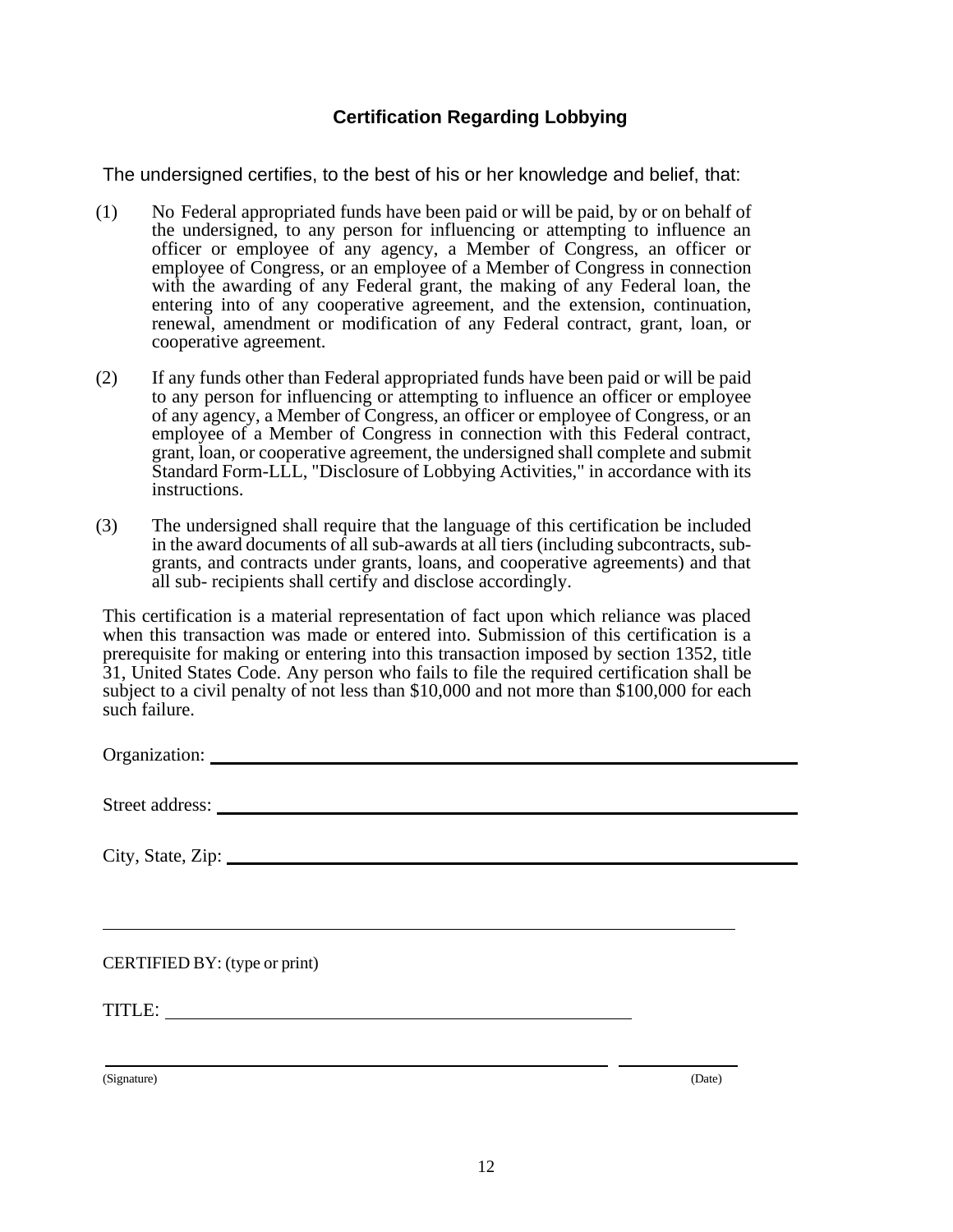# Disclosure of Lobbying Activities

# Complete this form to disclose lobbying activities pursuant to 31 U.S.C. 1352

| Type of Federal Action:<br>1.<br>a. contract<br>b. grant<br>c. cooperative agreement<br>d. loan<br>e. loan guarantee<br>f. loan insurance                                                                                                                                                                                                                                                                                                                                                                                                                                                                                                           | <b>Status of Federal Action:</b><br>2.<br>c. post-award | a. bid/offer/application<br>b. initial award                                                                             | 3. Report Type:<br>a. initial filing<br>b. material change<br>For material change only:<br>Year quarter<br>Date of last report |
|-----------------------------------------------------------------------------------------------------------------------------------------------------------------------------------------------------------------------------------------------------------------------------------------------------------------------------------------------------------------------------------------------------------------------------------------------------------------------------------------------------------------------------------------------------------------------------------------------------------------------------------------------------|---------------------------------------------------------|--------------------------------------------------------------------------------------------------------------------------|--------------------------------------------------------------------------------------------------------------------------------|
| Name and Address of Reporting Entity:<br>4.                                                                                                                                                                                                                                                                                                                                                                                                                                                                                                                                                                                                         |                                                         | 5. If Reporting Entity in No. 4 is Sub-awardee,<br>Enter Name and Address of Prime:<br>Congressional District, if known: |                                                                                                                                |
| 6. Federal Department/Agency:                                                                                                                                                                                                                                                                                                                                                                                                                                                                                                                                                                                                                       |                                                         | 7. Federal Program Name/Description:<br>CFDA Number, if applicable: _________                                            |                                                                                                                                |
| 8. Federal Action Number, if known:                                                                                                                                                                                                                                                                                                                                                                                                                                                                                                                                                                                                                 |                                                         | 9. Award Amount, if known:<br>\$                                                                                         |                                                                                                                                |
| 10. a. Name and Address of Lobbying Registrant<br>(if individual, last name, first name, MI):                                                                                                                                                                                                                                                                                                                                                                                                                                                                                                                                                       |                                                         | b. Individuals Performing Services (including address if<br>different from No. 10a) (last name, first name, MI):         |                                                                                                                                |
| 11. Information requested through this form is<br>authorized by title 31 U.S.C. section 1352. This<br>disclosure of lobbying activities is a material<br>representation of fact upon which reliance was placed<br>by the tier above when this transaction was made or<br>entered into. This disclosure is required pursuant to 31<br>U.S.C. 1352. This information will be reported to the<br>Congress semi-annually and will be available for public<br>inspection. Any person who fails to file the required<br>disclosure shall be subject to a civil penalty of not less<br>than \$10,000 and not more than \$100,000 for each such<br>failure. |                                                         | Signature: Signature:<br>Print Name: New York 1988<br>Date: <u>Date:</u>                                                 |                                                                                                                                |
| Federal Use Only                                                                                                                                                                                                                                                                                                                                                                                                                                                                                                                                                                                                                                    |                                                         | Authorized for Local Reproduction Standard<br>Form - LLL (Rev. 7-97)                                                     |                                                                                                                                |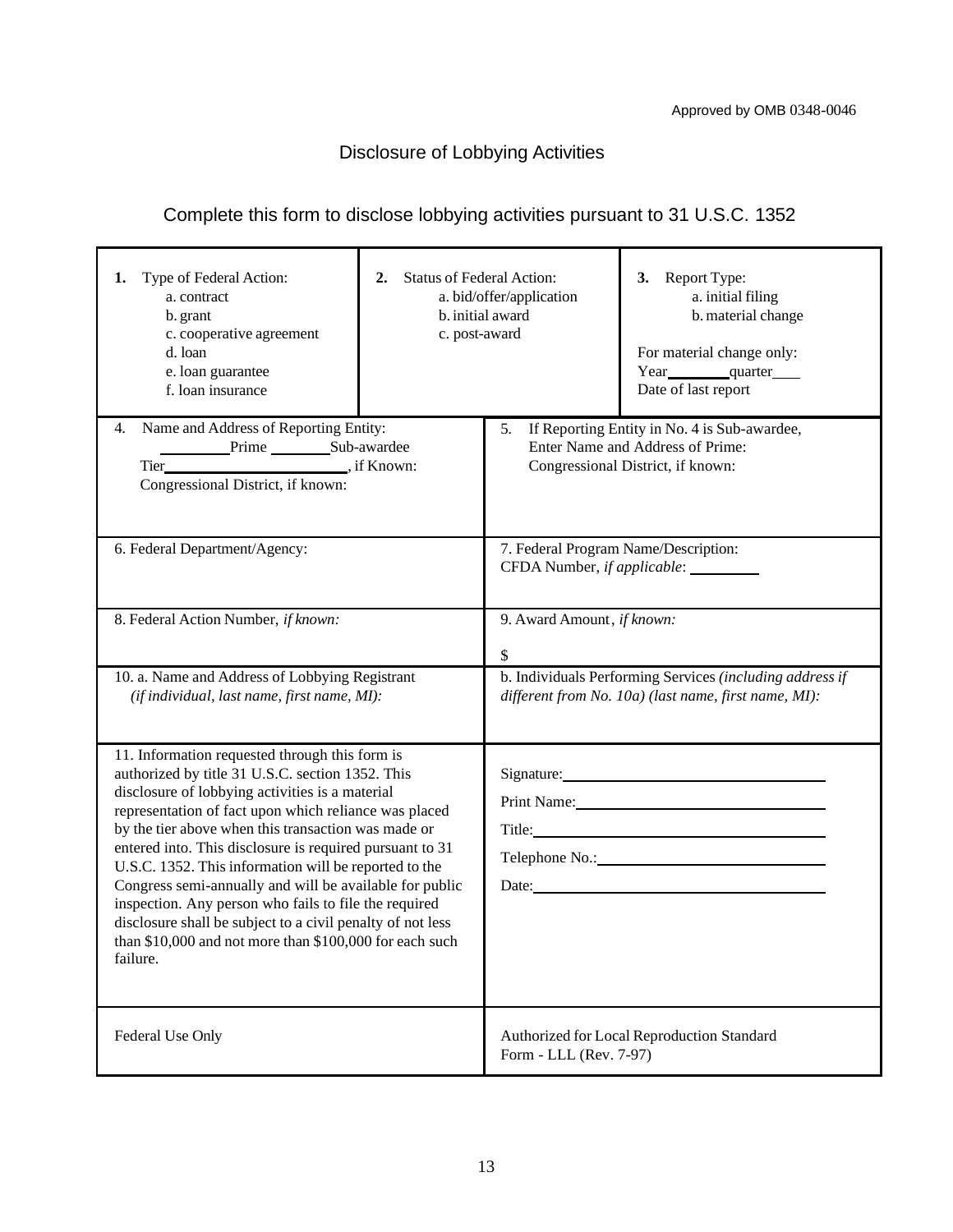#### INSTRUCTIONS FOR COMPLETION OF SF-LLL, DISCLOSURE OF LOBBYING ACTIVITIES

This disclosure form shall be completed by the reporting entity, whether sub-awardee or prime Federal recipient, at the initiation or receipt of a covered Federal action, or a material change to a previous filing, pursuant to Title 31, U.S.C. section 1352. The filing of a form is required for each payment or agreement to make payment to any lobbying entity for influencing or attempting to influence an officer or employee of any agency, a Member of Congress, an officer or employee of Congress, or an employee of a Member of Congress in connection with a covered Federal action. Complete all items that apply for both the initial filing and material change report. Refer to the implementing guidance published by the Office of Management and Budget for additional information.

- 1. Identify the type of covered Federal action for which lobbying activity is and/or has been secured to influence the outcome of a covered Federal action.
- 2. Identify the status of the covered Federal action.
- 3. Identify the appropriate classification of this report. If this is a follow-up report caused by a material change to the information previously reported, enter the year and quarter in which the change occurred. Enter the date of the last previously submitted report by this reporting entity for this covered Federal action.
- 4. Enter the full name, address, city, State and zip code of the reporting entity. Include Congressional District, if known. Check the appropriate classification of the reporting entity that designates if it is, or expects to be, a prime or subaward recipient. Identify the tier of the subcontractor, e.g., the first sub-awardee of the prime is the 1st tier. Subawards include but are not limited to subcontracts, subgrants and contract awards under grants.
- 5. If the organization filing the report in item 4 checks "Sub-awardee," then enter the full name, address, city, State and zip code of the prime Federal recipient. Include Congressional District, if known.
- 6. Enter the name of the federal agency making the award or loan commitment. Include at least one organizational level below agency name, if known. For example, Department of Transportation, United States Coast Guard.
- 7. Enter the Federal program name or description for the covered Federal action (item 1). If known, enter the full Catalog of Federal Domestic Assistance (CFDA) number for grants, cooperative agreements, loans, and loan commitments.
- 8. Enter the most appropriate Federal identifying number available for the Federal action identified in item 1 (e.g., Request for Proposal (RFP) number; Invitations for Bid (IFB) number; grant announcement number; the contract, grant, or loan award number; the application/proposal control number assigned by the Federal agency). Included prefixes, e.g., "RFP-DE-90-001."
- 9. For a covered Federal action where there has been an award or loan commitment by the Federal agency, enter the Federal amount of the award/loan commitment for the prime entity identified in item 4 or 5.
- 10. (a) Enter the full name, address, city, State, and zip code of the lobbying registrant under the Lobbying Disclosure Act of 1995 engaged by the reporting entity identified in item 4 to influence the covered Federal action.

(b) Enter the full names of the individual(s) performing services and include full address if different from 10(a). Enter Last Name, First Name, and Middle Initial (MI).

11.The certifying official shall sign and date the form, print his/her name, title, and telephone number.

According to the Paperwork Reduction Act, as amended, no persons are required to respond to a collection of information unless it displays a valid OMB control Number. The valid OMB control number for this information collection is OMB No. 0348-0046. Public reporting burden for this collection of information is estimated to average 10 minutes per response, including time for reviewing instructions, searching existing data sources, gathering and maintaining the data needed, and completing and reviewing the collection of information. Send comments regarding the burden estimate or any other aspect of this collection of information, including suggestions for reducing this burden, to the Office of Management and Budget, Paperwork Reduction Project (0348-0046), Washington, DC 20503